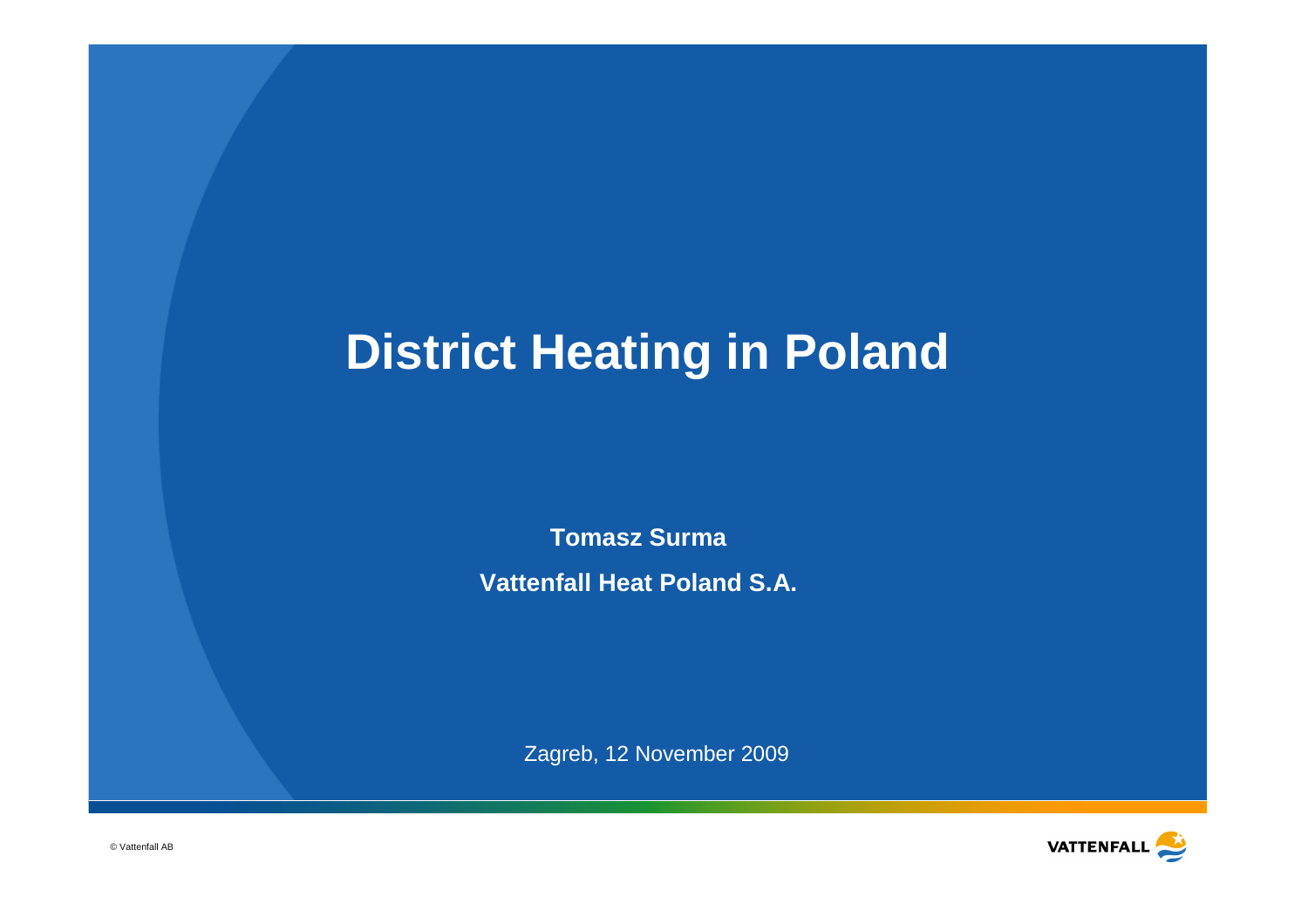### **Poland**



| <b>Population</b>              | 38,1 mln                 |
|--------------------------------|--------------------------|
| <b>Moderation climate zone</b> | 5 zones                  |
| Average air temperature        | $7^{\circ}$ C            |
| <b>GDP</b>                     | 13 800 USD per<br>capita |

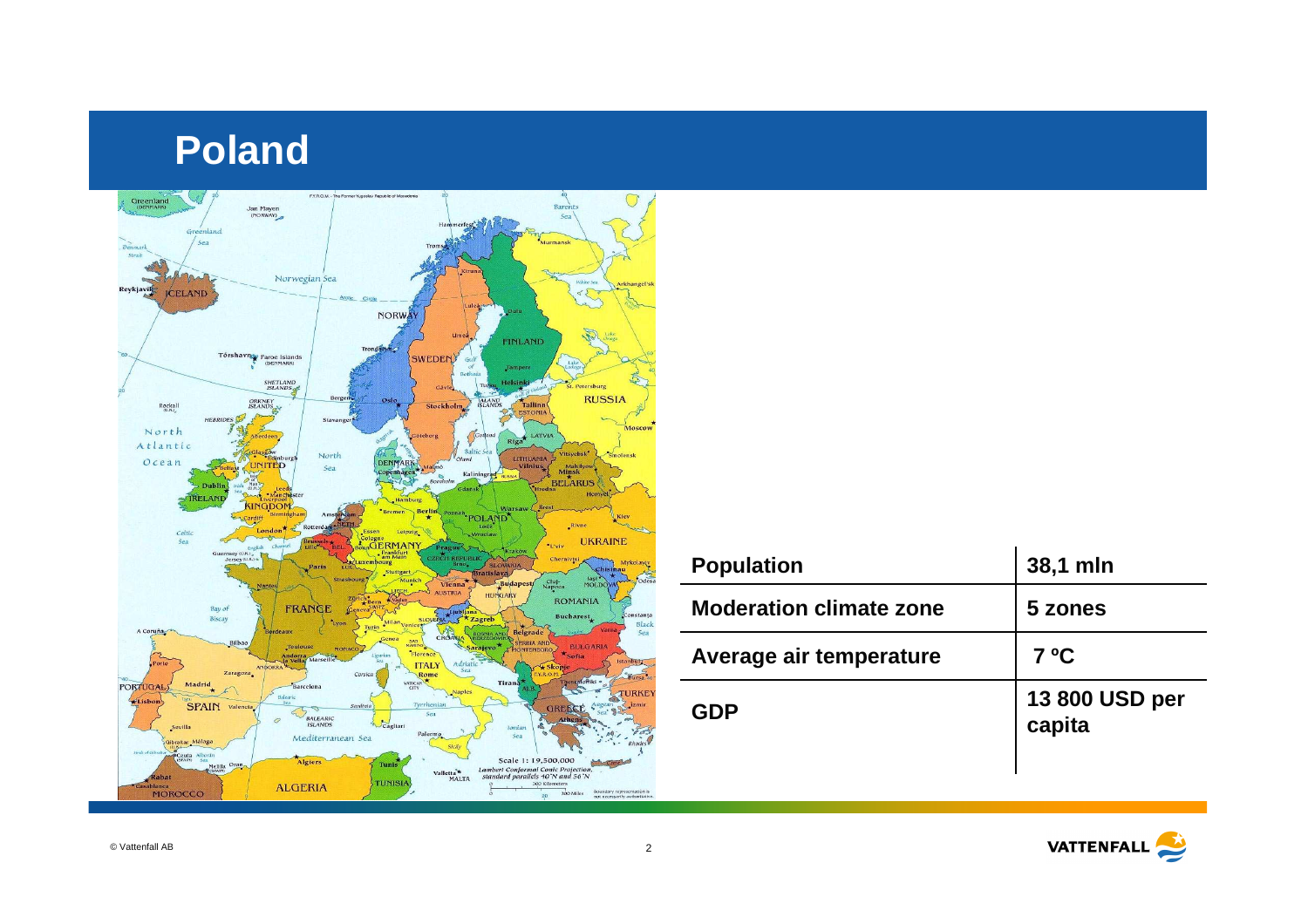#### **District heating sector**



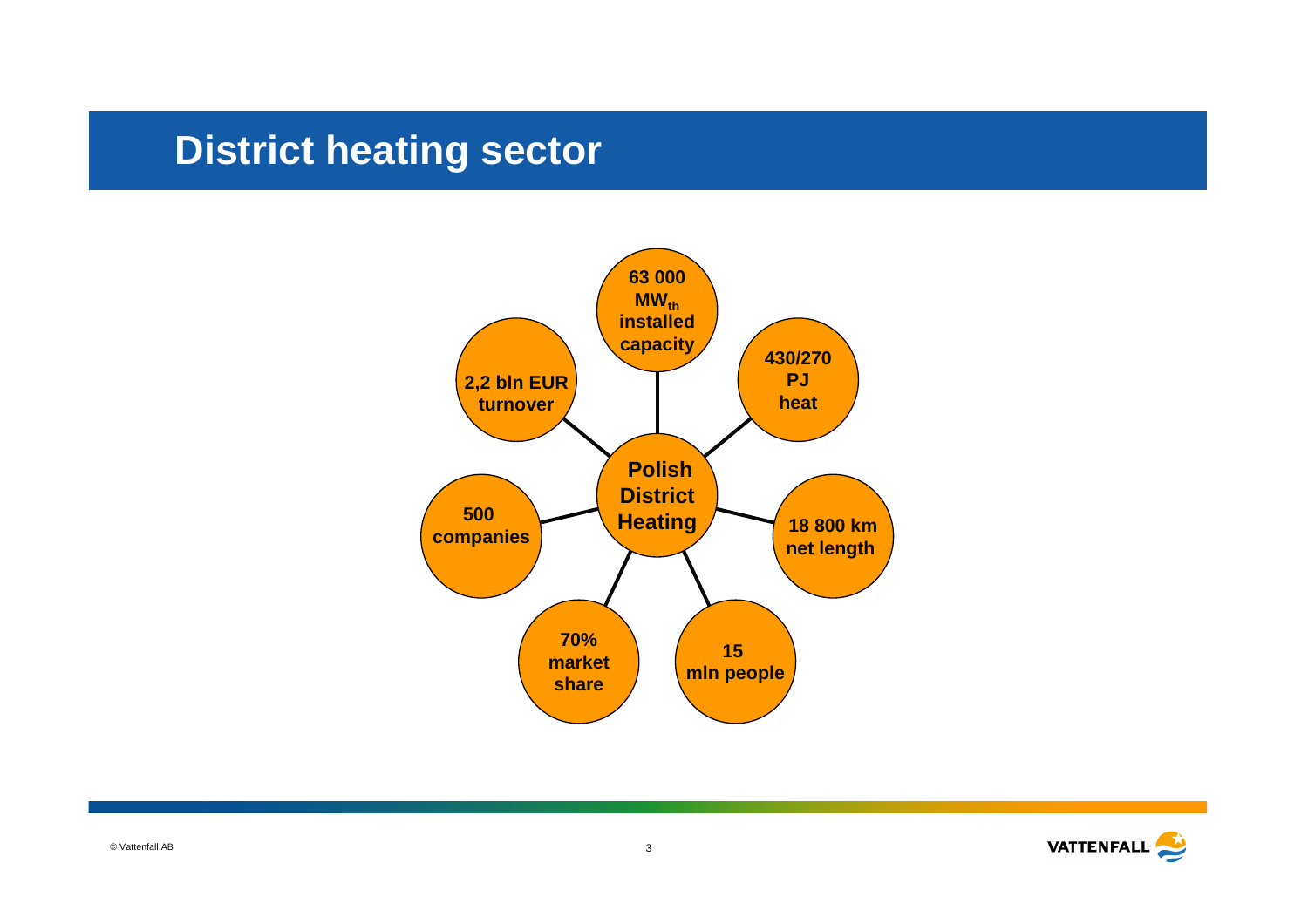### **District heating systems in EU**

#### Total district heat delivery - TJ (Austria 2006, Slovakia 2005)



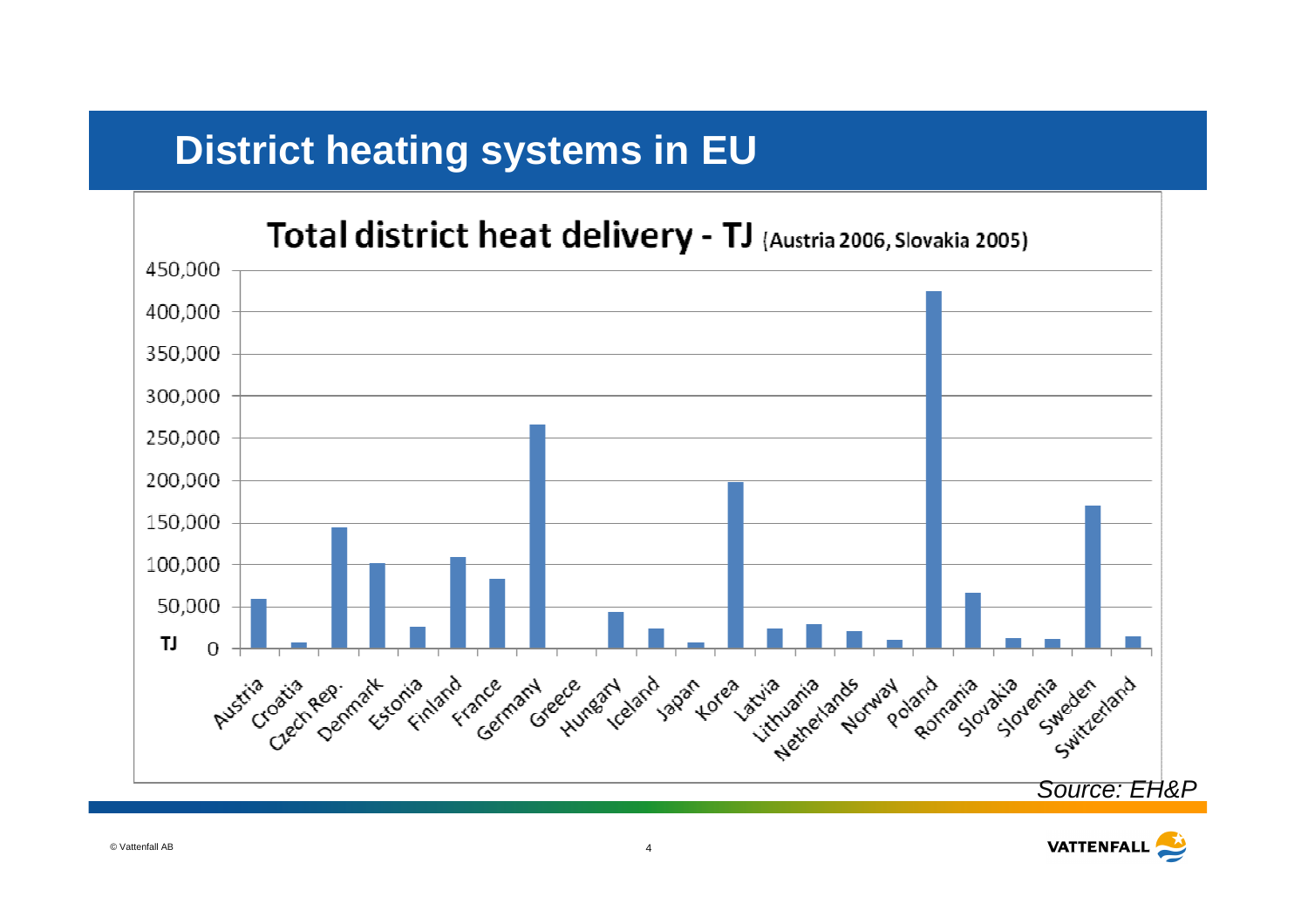#### **Ownership structure**



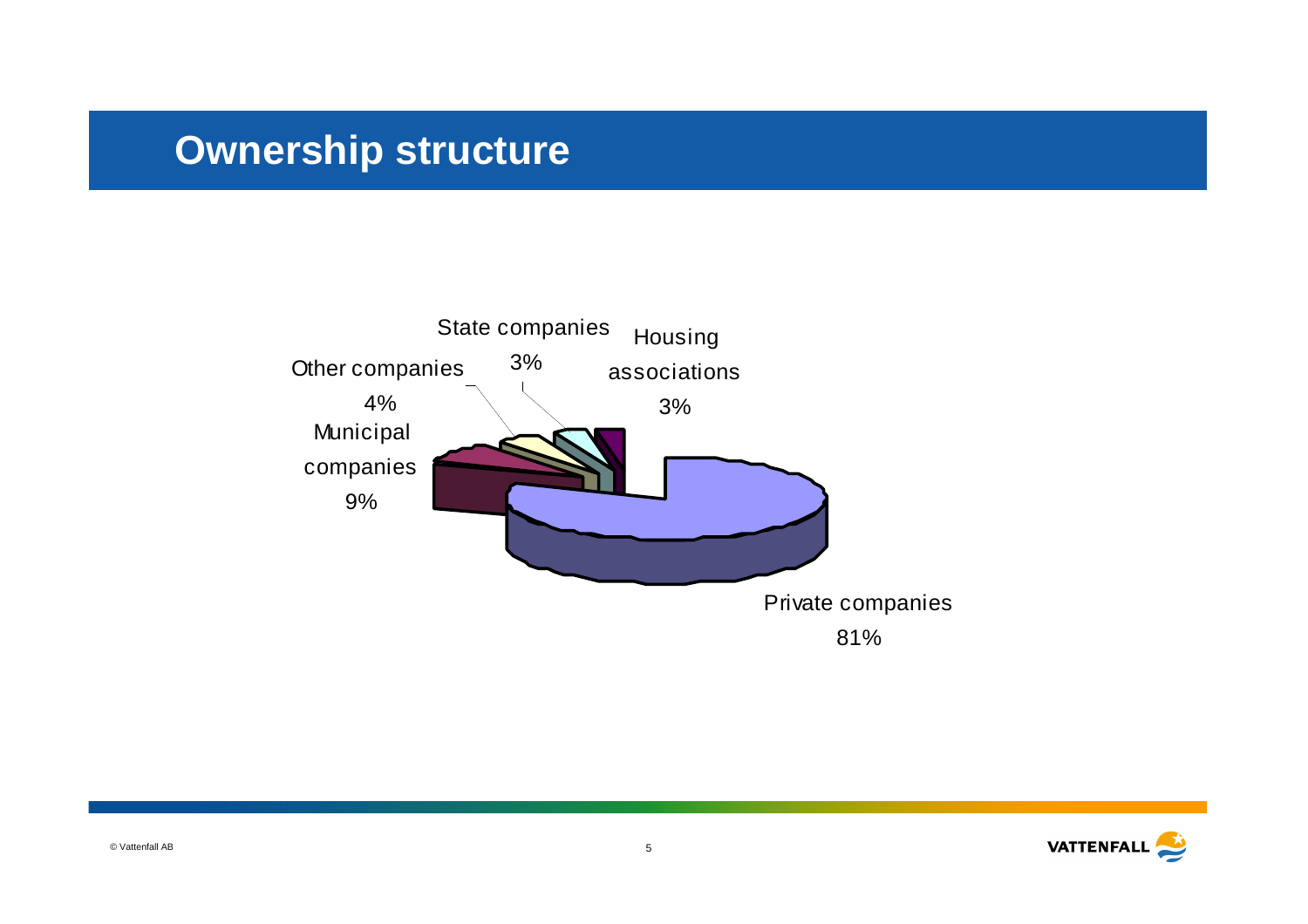### **Fuel structure**

## • 25 mln t. of coal



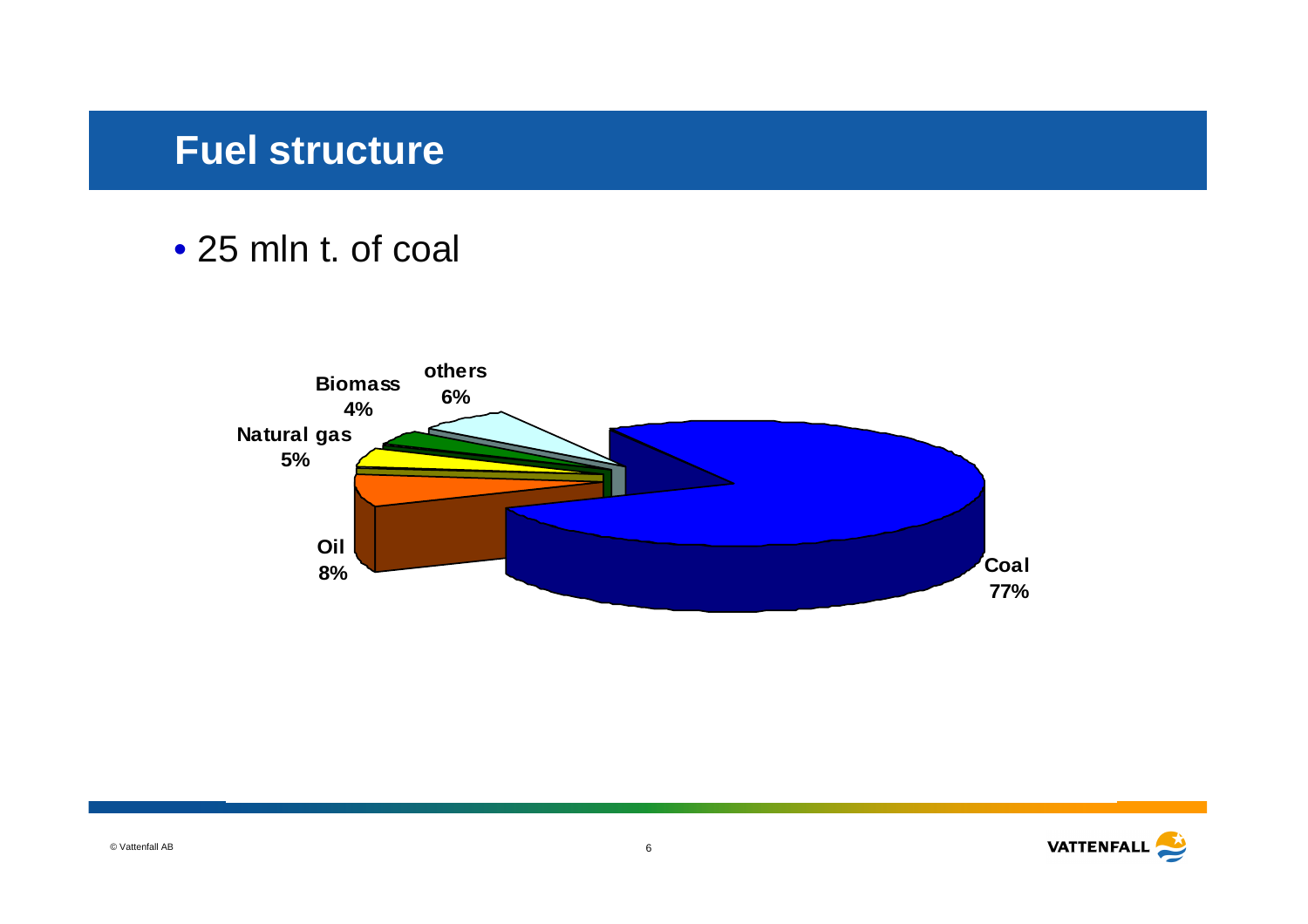## **Heat prices**





1  $z = 0,22$  EUR

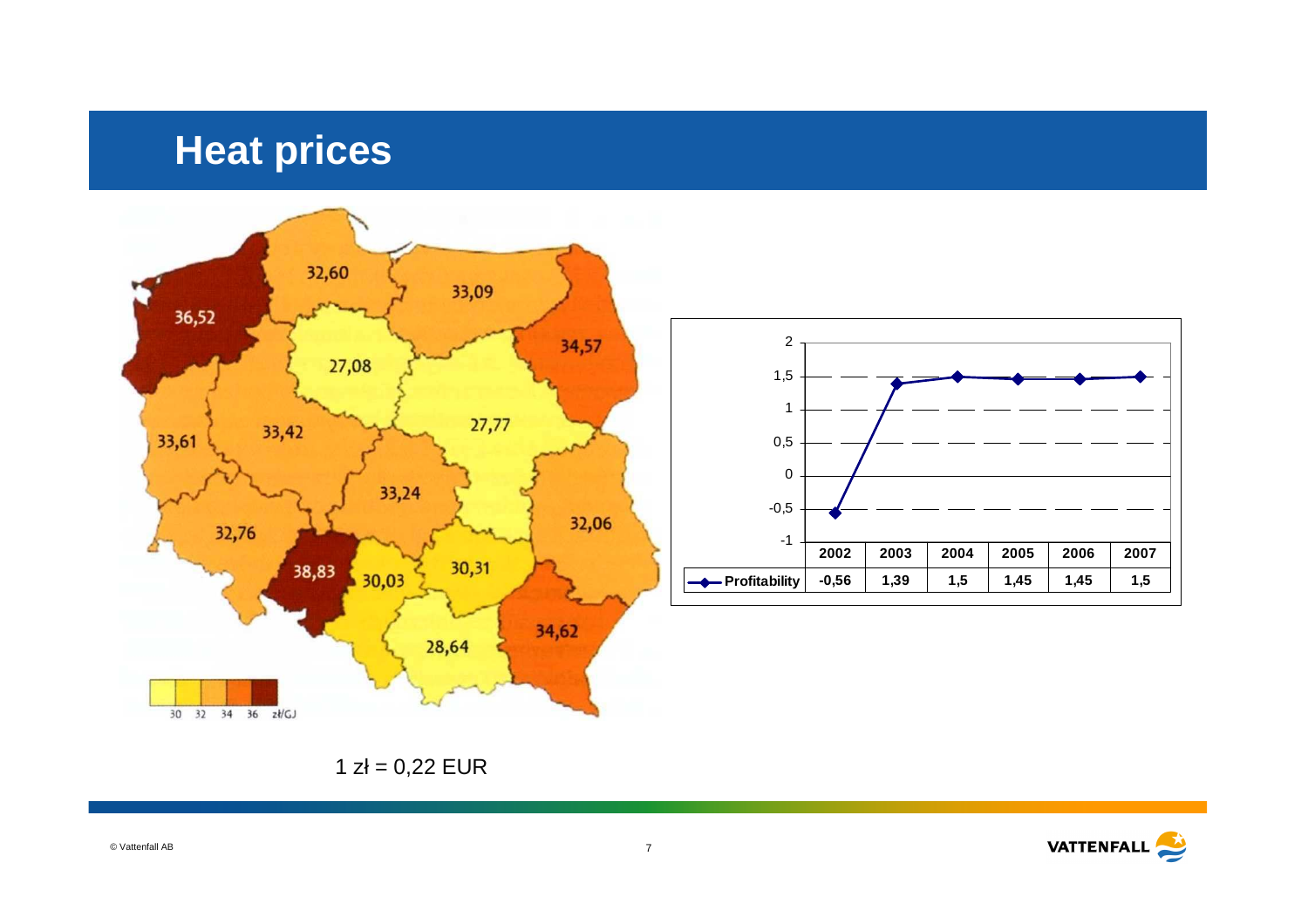### **CHP**

## • 21 TWh from CHP



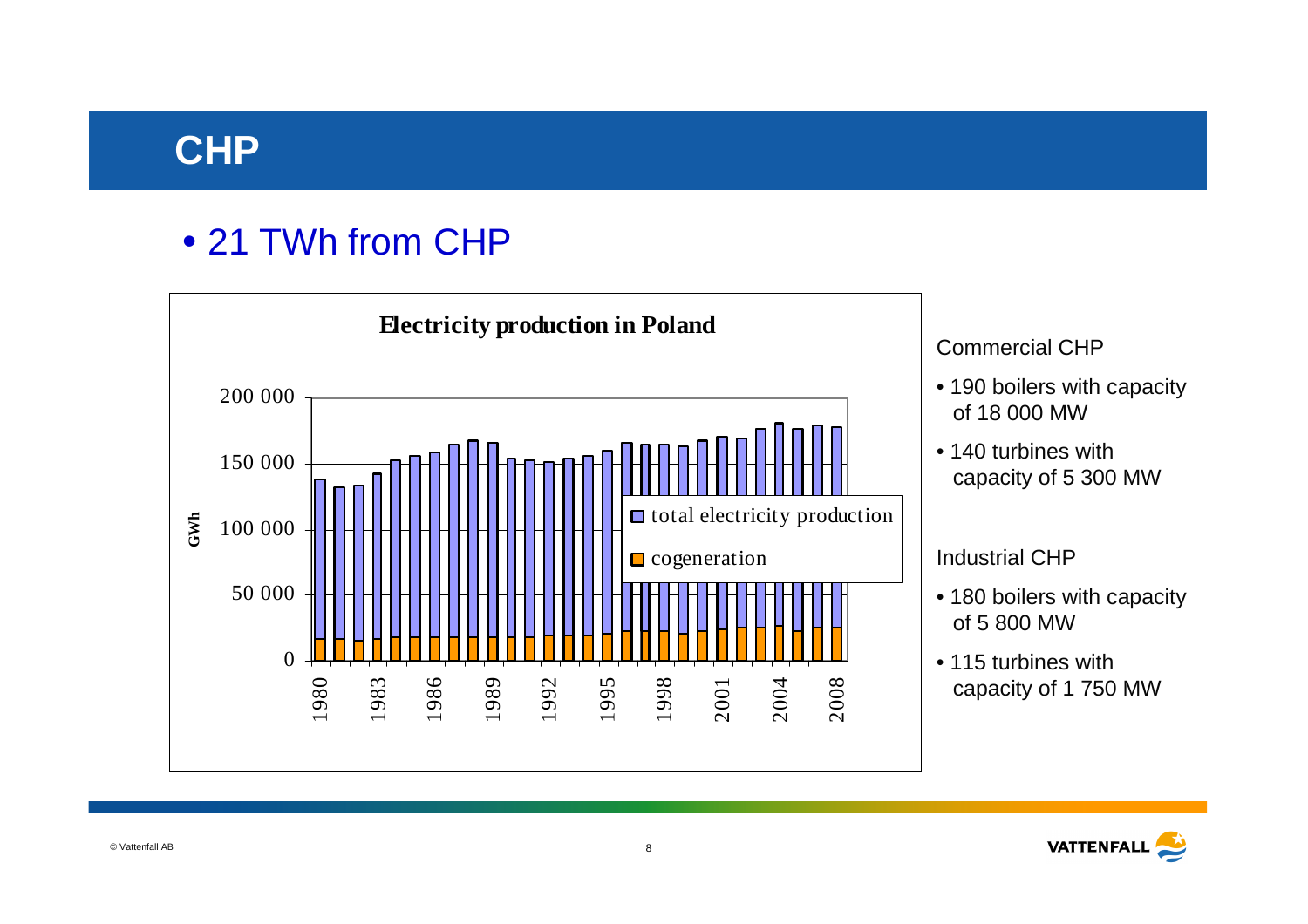## **Quota obligations**



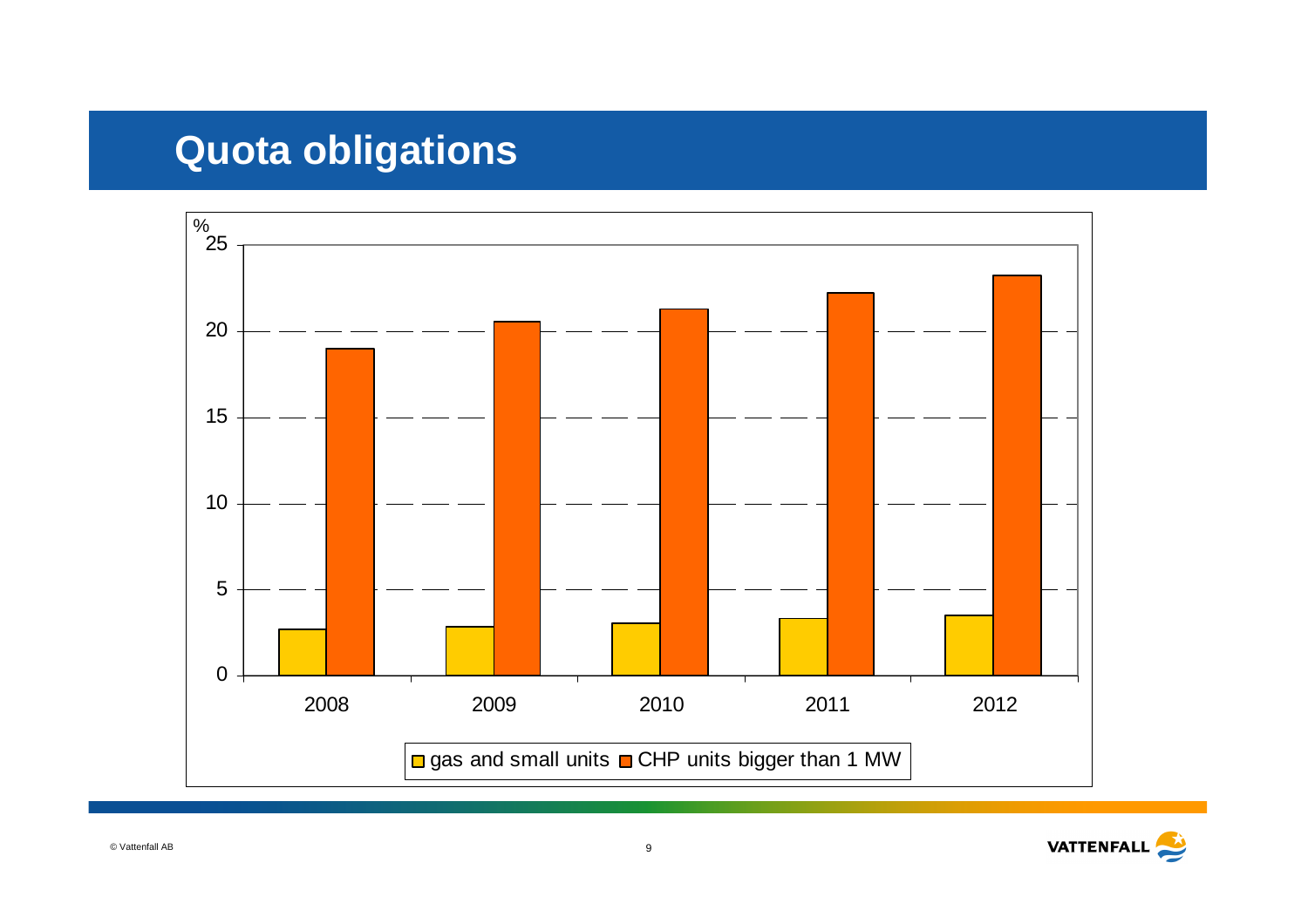Huge production capacity located in heat-only boilers instead of CHPs



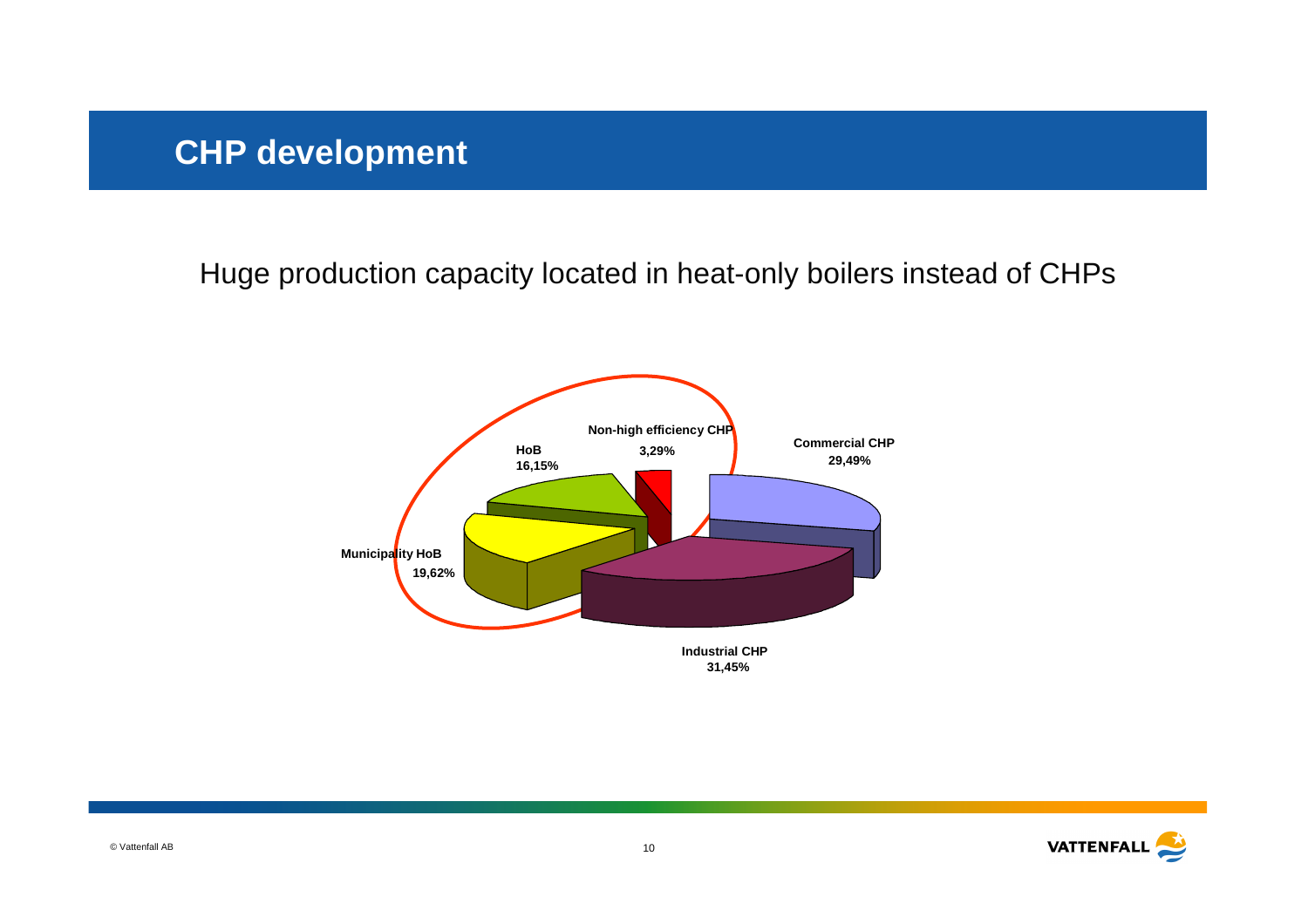#### **The largest DH system in Poland and in EU – Warsaw**



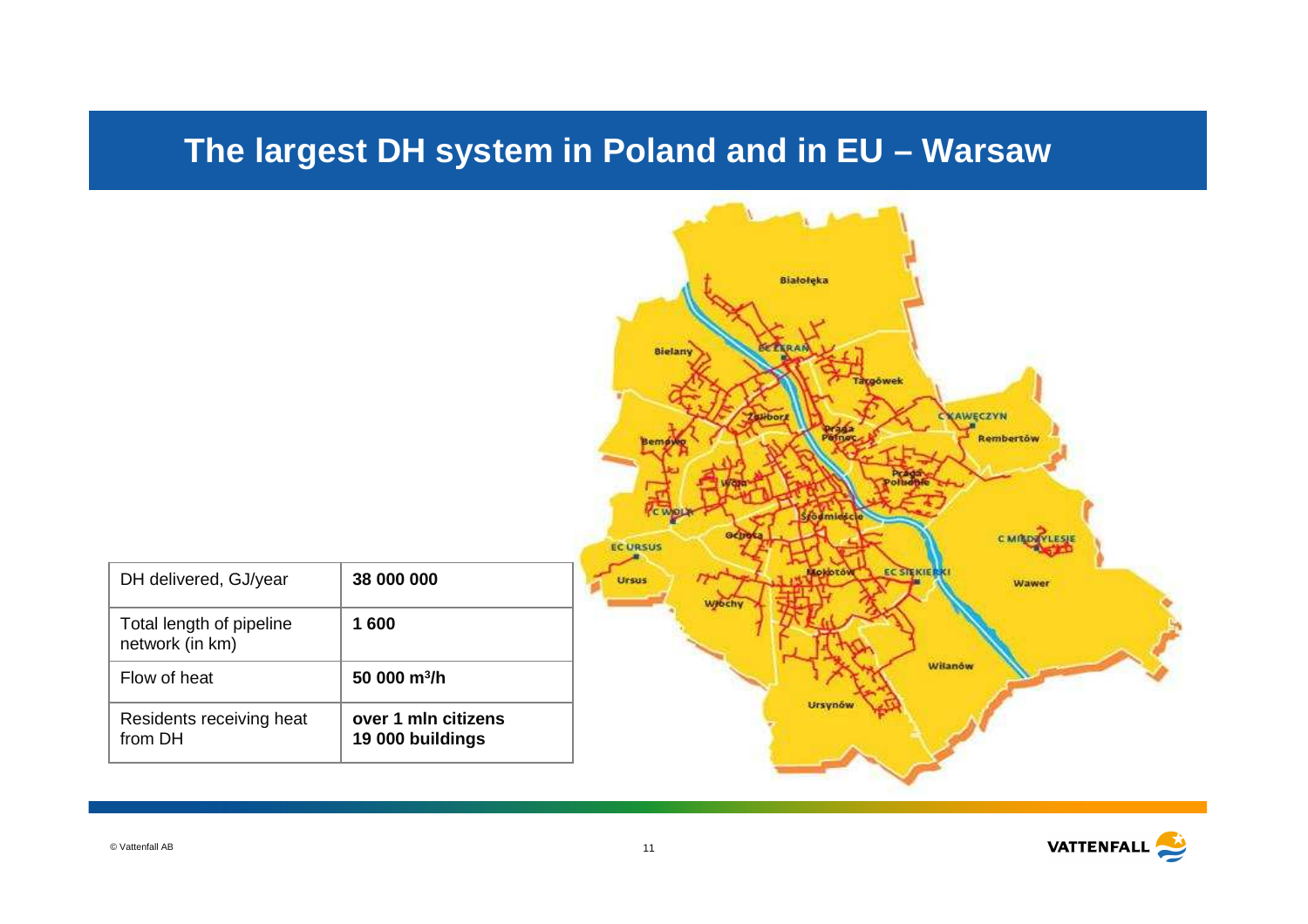#### **The largest DH system in Poland and in EU – Warsaw**



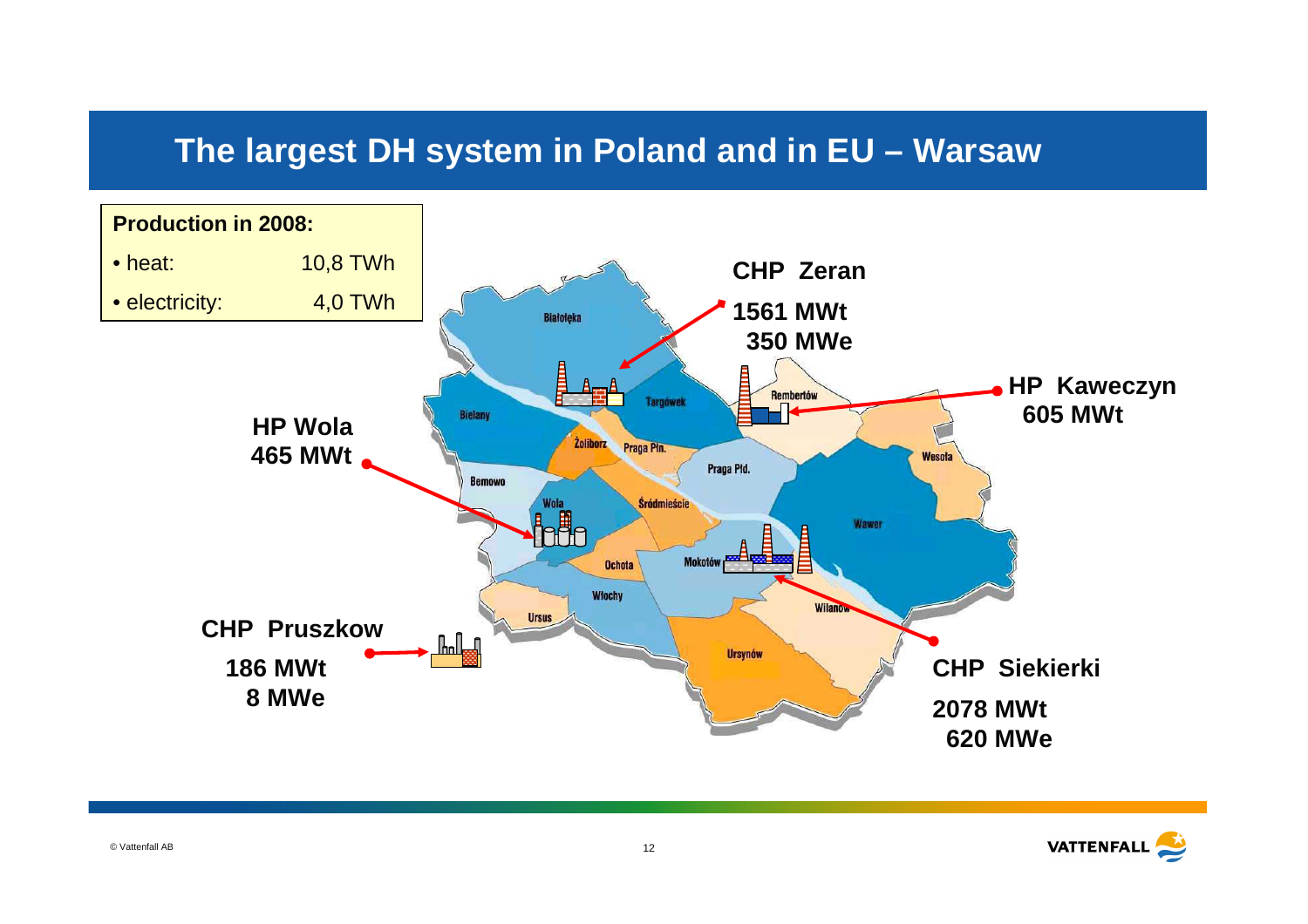#### **Polish Energy Policy**

Energy Policy for Poland until 2030

- Energy efficiency improvement
- Energy security
- Diversification
- RES development
- Increase market competition
- Minimizing environmental effects

## Double electricity production in cogeneration till 2030



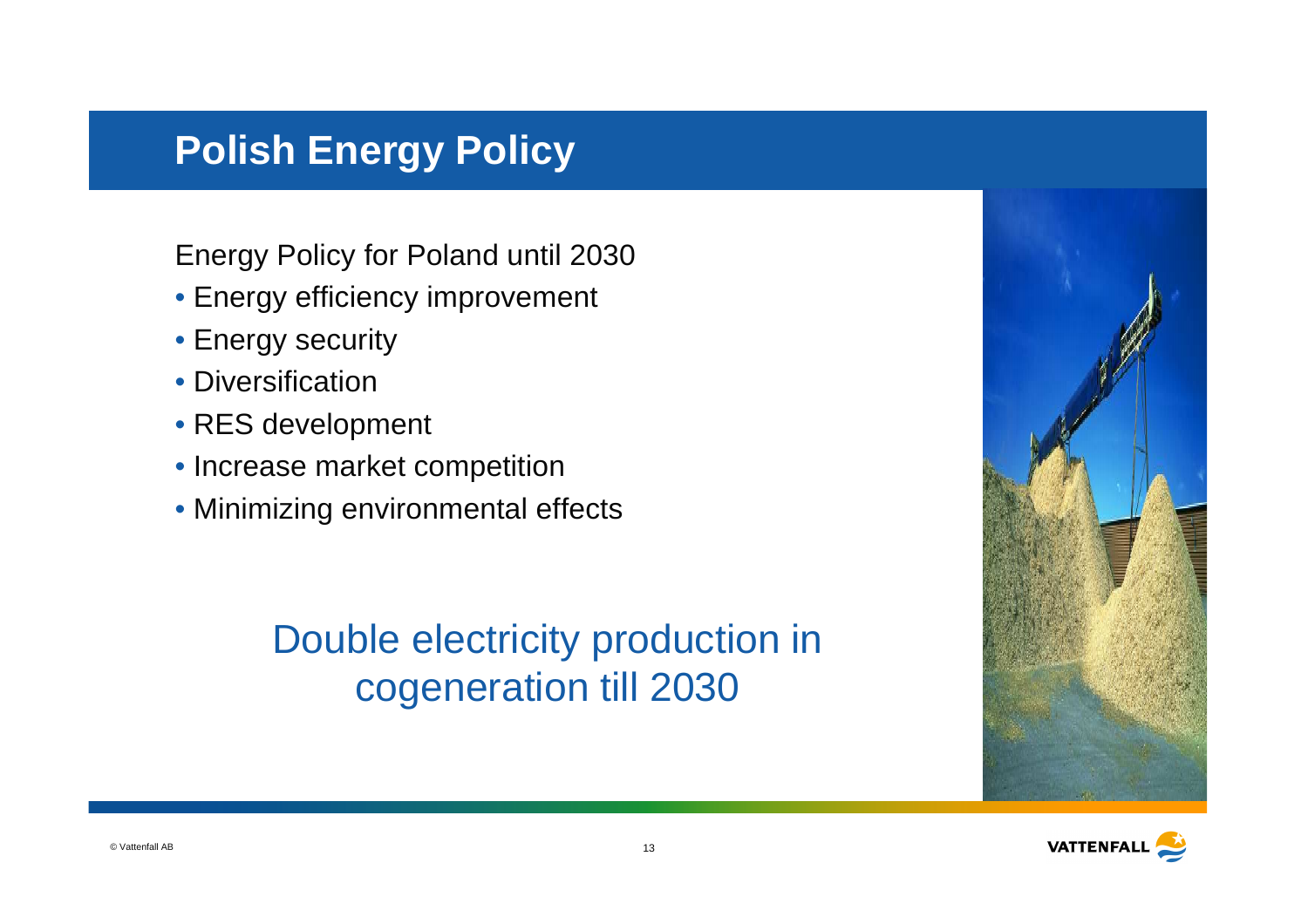#### **Challenges for Polish DH market**

- $\bullet$  Influence of ETS and IPPC Directives will force modernization of DH of the sector
- $\bullet$ Necessary a new price creating scheme
- $\bullet$ New support scheme after 2012 for CHP
- $\bullet$ Development of renewable energy sources
- •Energy efficiency improvement
- $\bullet$  Closer cooperation with final customers
	- temperature comfort
	- complement services